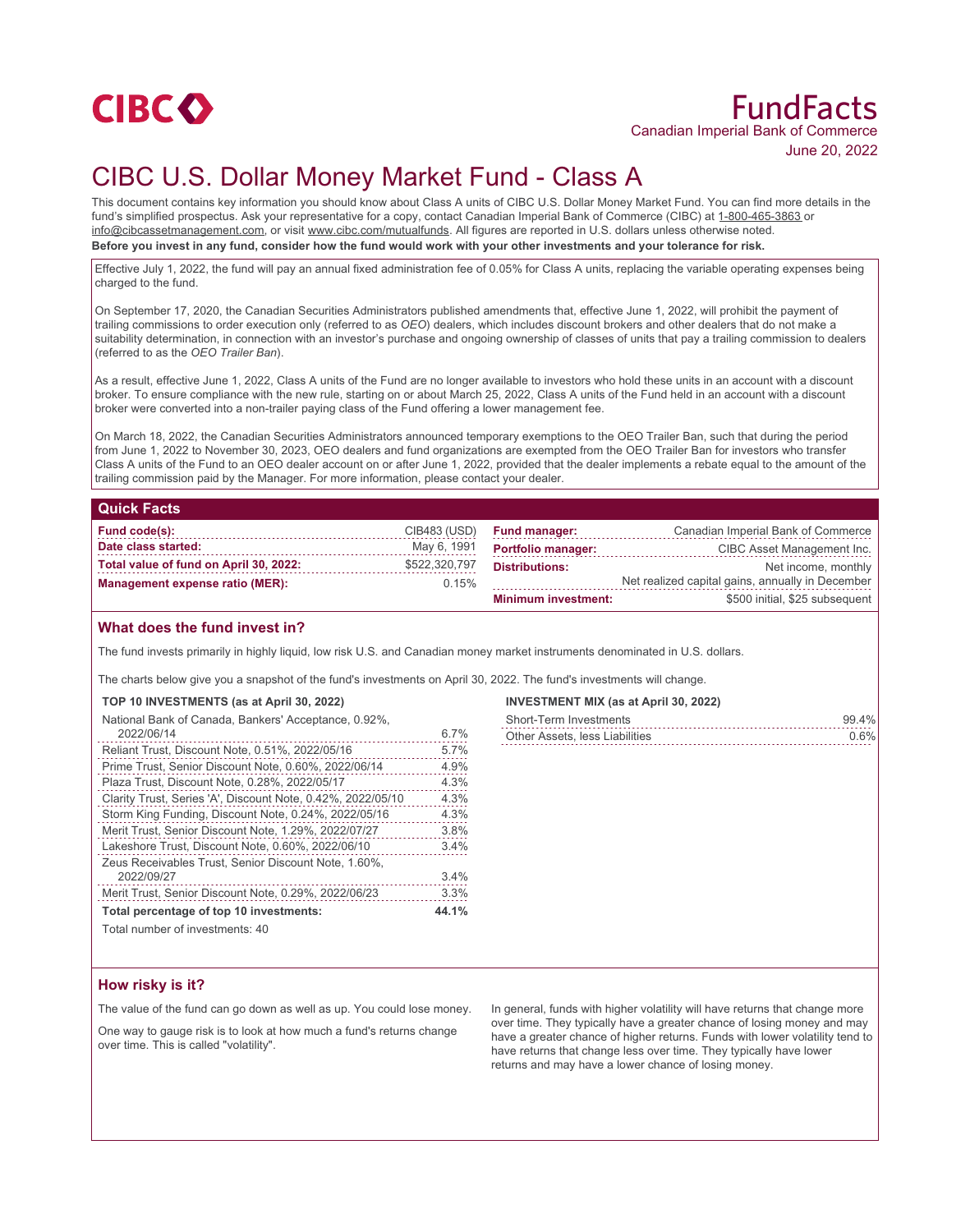# **FundFacts**

## CIBC U.S. Dollar Money Market Fund - Class A *continued*

For more information about the risk rating, refer to *Investment Risk Classification Methodology* under *Specific Information About Each of the Mutual Funds Described in this Document* in the fund's simplified prospectus. For more information about specific risks that can affect the fund's returns, refer to the simplified prospectus under the section *What* 

Like most mutual funds, this fund does not have any guarantees. You

*are the Risks of Investing in the Fund?* for the fund.

may not get back the amount of money you invest.

#### **Risk rating**

CIBC has rated the volatility of this fund as **Low**.

This rating is based on how much the fund's returns have changed from year to year. It does not tell you how volatile the fund will be in the future. The rating can change over time. A fund with a low risk rating can still lose money.



## **How has the fund performed?**

This section tells you how Class A units of the fund have performed over the past 10 years. Returns are after expenses have been deducted. These expenses reduce the fund's returns.

**No guarantees**

#### **YEAR-BY-YEAR RETURNS**

This chart shows how Class A units of the fund performed in each of the past 10 calendar years. Class A units have not dropped in value in any of the 10 years. The range of returns and change from year to year can help you assess how risky the fund has been in the past. It does not tell you how the fund will perform in the future.



#### **BEST AND WORST 3-MONTH RETURNS**

This table shows the best and worst returns for Class A units of the fund in a 3-month period over the past 10 calendar years. The best and worst 3-month returns could be higher or lower in the future. Consider how much of a loss you could afford to take in a short period of time.

|                    |          | Return 3 months ending  | If you invested \$1,000 at the beginning of the period |
|--------------------|----------|-------------------------|--------------------------------------------------------|
| <b>Best return</b> |          | $0.63\%$   May 31, 2019 | Your investment would rise to \$1,006                  |
| Worst return       | $0.01\%$ | October 31, 2013        | Your investment would remain unchanged at \$1,000      |

#### **AVERAGE RETURN**

The annual compounded return of Class A units of the fund was 0.73% over the past 10 years. If you had invested \$1,000 in the fund 10 years ago, your investment would be worth \$1,076 as at April 30, 2022.

| Who is this fund for?                                                                                                                                                                                                                               | A word about tax                                                                                                                                                                                                                                                                                                                                                                                                                                                                                  |
|-----------------------------------------------------------------------------------------------------------------------------------------------------------------------------------------------------------------------------------------------------|---------------------------------------------------------------------------------------------------------------------------------------------------------------------------------------------------------------------------------------------------------------------------------------------------------------------------------------------------------------------------------------------------------------------------------------------------------------------------------------------------|
| Investors who:<br>• wish to diversify their investments by converting some of their holdings<br>into U.S. dollars; and<br>• want regular income and are looking for a liquid, short-term investment.<br>You must use U.S. dollars to buy this fund. | In general, you will have to pay income tax on any money you make on a<br>fund. How much you pay depends on the tax laws where you live and<br>whether or not you hold the fund in a registered plan such as a<br>Registered Retirement Savings Plan (RRSP) or a Tax-Free Savings<br>Account (TFSA).<br>Keep in mind that if you hold your fund in a non-registered plan, fund<br>distributions are included in your taxable income, whether you receive<br>them in cash or have them reinvested. |
|                                                                                                                                                                                                                                                     |                                                                                                                                                                                                                                                                                                                                                                                                                                                                                                   |

## **How much does it cost?**

The following tables show the fees and expenses you could pay to buy, own, and sell Class A units of the fund. The fees and expenses - including any commissions - can vary among classes of a fund and among funds. Higher commissions can influence representatives to recommend one investment over another. Ask about other funds and investments that may be suitable for you at a lower cost.

We automatically convert eligible investors from Class A units into the Premium Class units of the Fund (bearing a lower management fee) when their investment amount in Class A units of the Fund, or their aggregated investment amount in Class A units and Premium Class units of the Fund, within a single account meets the minimum investment amount of Premium Class units of \$100,000. Eligible investors will benefit from a management fee decrease. See *Automatic conversion program* below under the sub-heading *Fund expenses*. If you no longer meet the minimum investment amount for Premium Class units, we may convert your Premium Class units back into Class A units which have a higher management fee. See *Purchases, Switches and Redemptions* in the Fund's simplified prospectus and speak to your investment advisor for additional details.